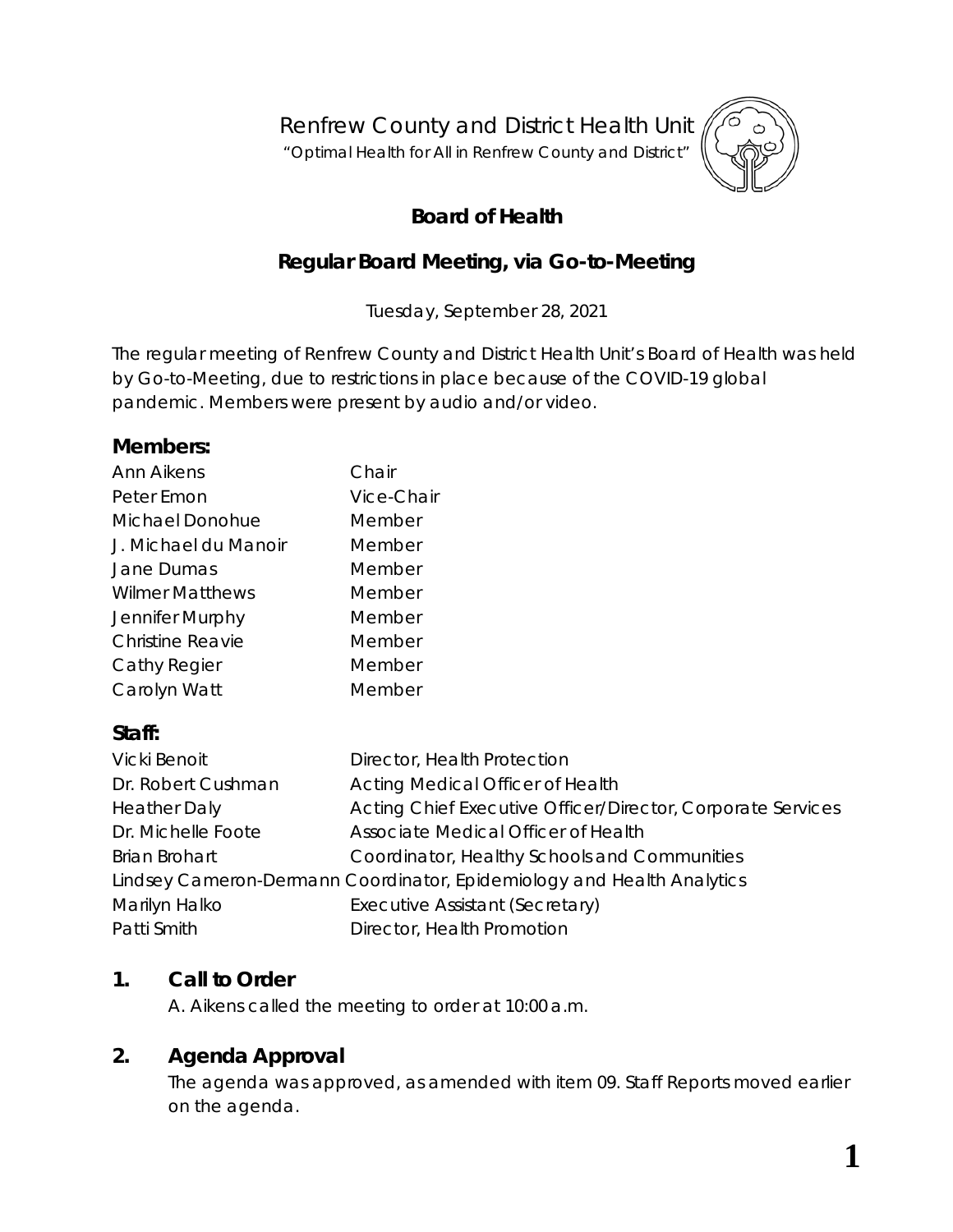# **Resolution: # 1 BoH 2021-Sep-28**

Moved by C. Reavie; seconded by J. Dumas; be it resolved that the Board approve the agenda, as amended.

Carried

### **3. Declarations of Conflict of Interest** There were no declarations of conflict of interest.

### **4. Delegations**

There were no delegations.

# **5. Minutes of Previous Meetings (Approval)**

a. Regular Board Meeting Minutes 2021-Jun-29 The meeting minutes for the Regular Board meeting held on Tuesday, June 29, 2021, via *GoToMeeting*, were approved, as presented.

# **Resolution: # 2 BoH 2021-Sep-28**

Moved by P. Emon; seconded by C. Regier; be it resolved that the Board approve the meeting minutes from the Regular Board meeting held on Tuesday, June 29, 2021, as presented.

Carried

### **6. Business Arising**

- a. Action List—Regular Board Meeting—2021-Jun-29—updated All items from the updated **Action List**—2021-Jun-29 Regular Board Meeting were completed or deferred to a later date.
- b. Notes—COVID Team Managers Following their presentation at the June 29, 2021 Regular Board meeting the COVID Team Managers provided these notes:
	- [COVID Team](https://www.rcdhu.com/wp-content/uploads/2021/11/06.-b.-Meet-the-COVID-Team-Managers-Notes.pdf) Managers.
- c. Letter to Warden—re: mental health and opioids Chair A. Aikens sent the following letter, via email, to County of Renfrew Warden Debbie Robinson, on August 5, 2021:
	- [re: mental health and](https://www.rcdhu.com/wp-content/uploads/2021/11/06.-c.-Letter-to-Warden-re-mental-health-and-opioids-2021-Aug-05.pdf) opioids.

As amended in the agenda, item 09.—Staff Reports—was moved up in the meeting agenda and presented at this time.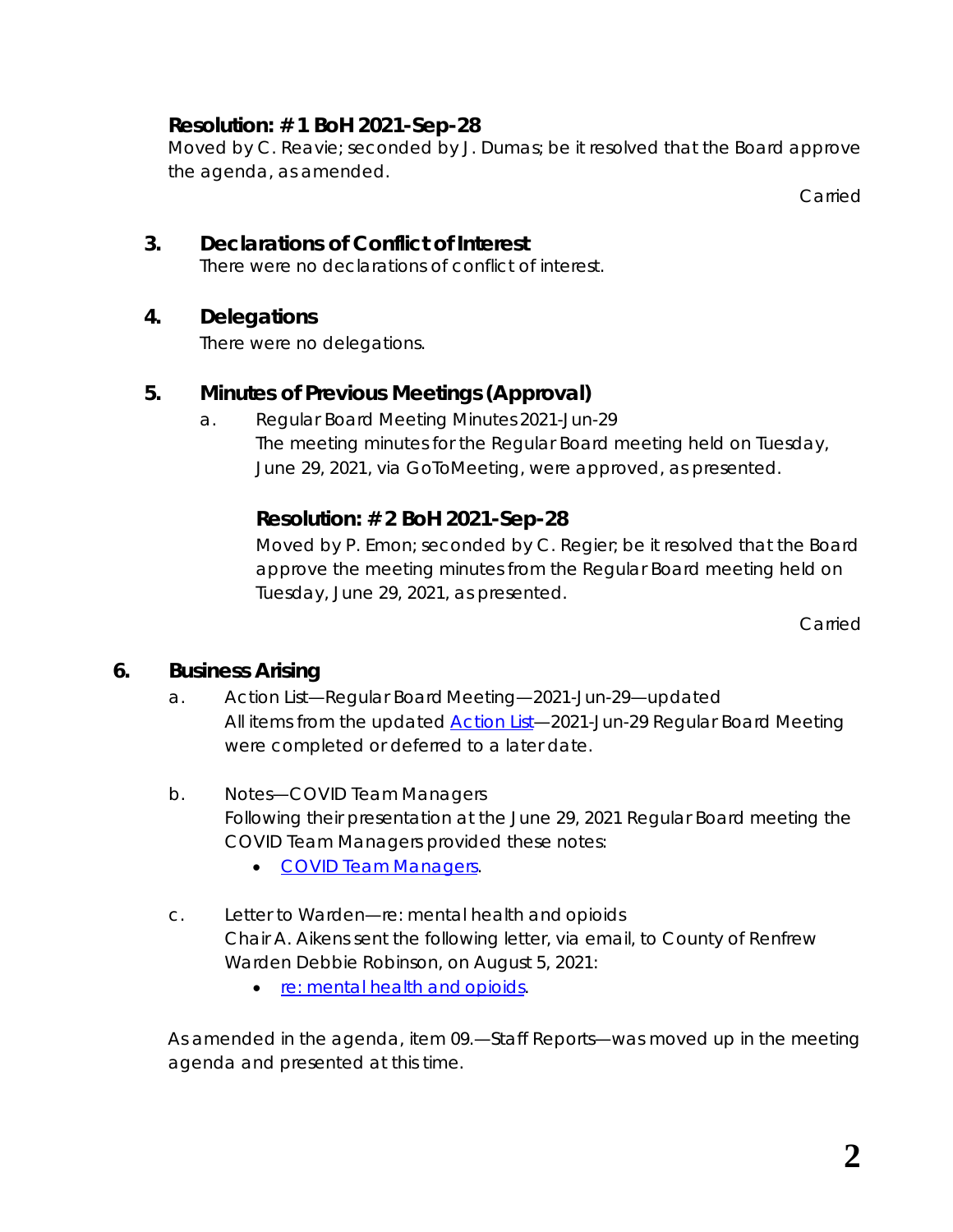# **7. Staff Reports**

- a. Report to the Board—Dr. Robert Cushman, Acting Medical Officer of Health Dr. Cushman gave a Report to the Board, that included the following presentations:
	- i. [COVID-19 RCDHU Epidemiology Update—](https://www.rcdhu.com/wp-content/uploads/2021/11/09.-a.-i.-COVID-19-RCDHU-Epidemiology-Update-2021-Sep-28.pdf)2021-Sep-28, presented by Lindsey Cameron-Dermann.
	- ii. [School Update,](https://www.rcdhu.com/wp-content/uploads/2021/11/09.-a.-ii.-RCDHU-School-Update.pdf) presented by Dr. Michelle Foote and Brian Brohart, on behalf of RCDHU's Health Protection—Clinical Services.

Dr. Cushman, Chair Aikens and the Board thanked the Team for their excellent presentations.

Dr. Cushman and the Board welcomed Patti Smith, as the newly appointed Director of Health Promotion, following the retirement of Carla Walters. Andrew Keck assumed the role of Manager, Healthy Communities/ Communications/ Dental, after the retirement of Elizabeth McLaren.

### **Resolution: # 3 BoH 2021-Sep-28**

Moved by J. Murphy; seconded by J. M. du Manoir; be it resolved that the Board accept the Report to the Board from Dr. Robert Cushman, Acting Medical Officer of Health.

Carried

b. Report to the Board—Acting Chief Executive Officer/Director, Corporate **Services** 

H. Daly gave the following report to the Board and answered questions from Board Members:

• [CEO\(A\)/DCS Quarterly](https://www.rcdhu.com/wp-content/uploads/2021/11/09.-b.-Report-to-the-Board-CEOA-2021-Sep-28.pdf) Report.

The Board thanked H. Daly for an excellent and comprehensive report.

### **Resolution: # 4 BoH 2021-Sep-28**

Moved by C. Reavie; seconded by C. Watt; be it resolved that the Board accept the Report to the Board from H. Daly, Acting Chief Executive Officer/Director, Corporate Services.

Carried

The meeting recessed from 11:25 to 11:35.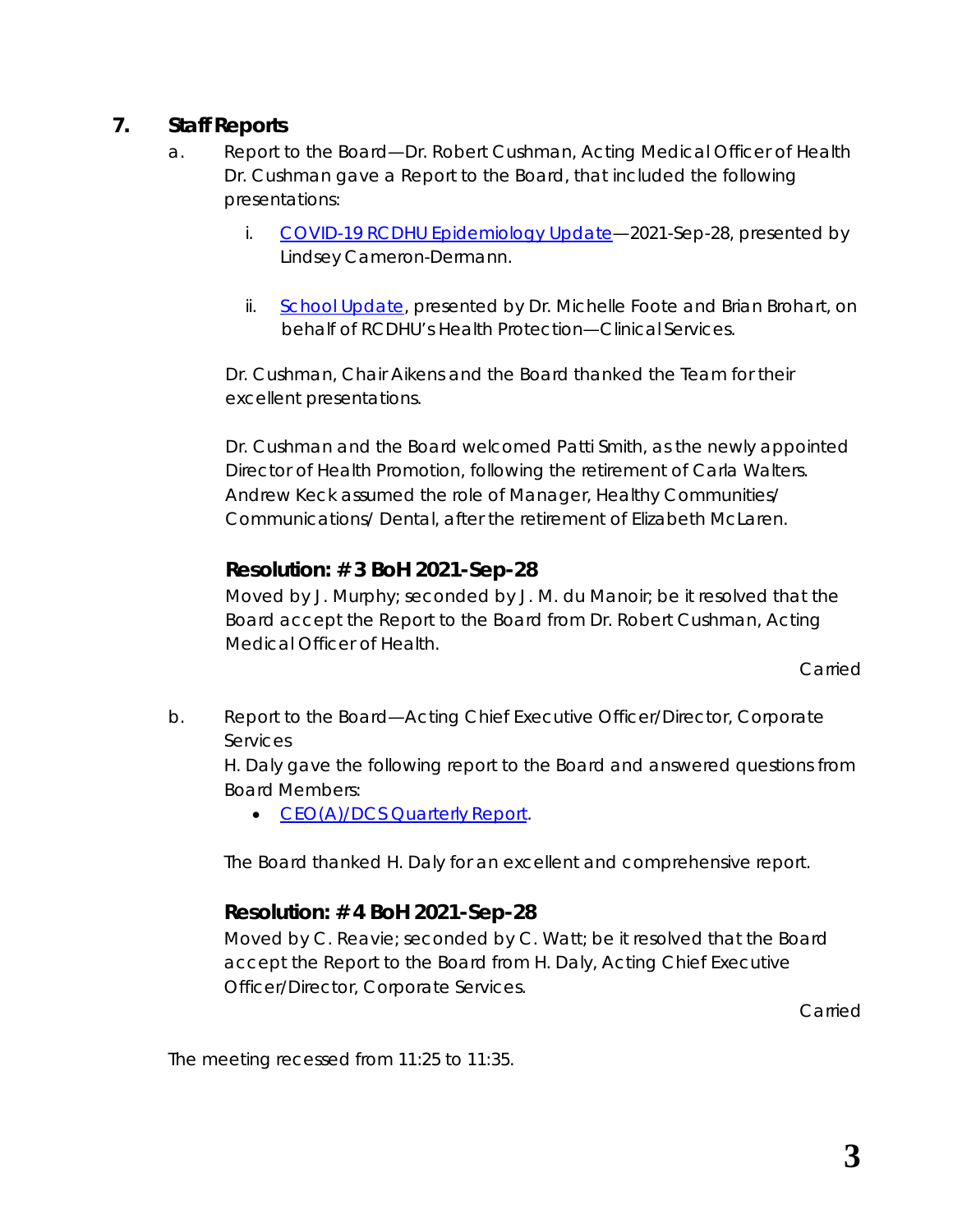# **8. Correspondence**

The Board received the following correspondence:

|    | Subject:                                                                            | From:                                                                          | Action:                                                                                                                               |
|----|-------------------------------------------------------------------------------------|--------------------------------------------------------------------------------|---------------------------------------------------------------------------------------------------------------------------------------|
| a. | <b>Letter from Warden</b><br>Robinson                                               | • County of Renfrew                                                            | Dated 2021-Sep-07<br>$\bullet$<br>See Resolution: #5<br>$\bullet$<br>BoH 2021-Sep-28<br>and also a motion<br>to amend, shown<br>below |
| b. | <b>Letter of Congratulations</b><br>to Ann Aikens                                   | • Christine Elliott,<br>Minister of Health                                     | Dated 2021-Jul-08<br>$\bullet$<br>Received as<br>information                                                                          |
| C. | <b>Letter of Congratulations</b><br>to Wilmer Matthews                              | • Christine Elliott,<br>Minister of Health                                     | Dated 2021-Jul-08<br>$\bullet$<br>Received as<br>information                                                                          |
| d. | <b>Support for a Local Board</b>                                                    | • City of Hamilton                                                             | Dated 2021-Sep-15<br>Received as<br>$\bullet$<br>information                                                                          |
| е. | Letter to Minister re:<br><b>Funding</b>                                            | · Haliburton,<br>Kawartha, Pine<br><b>Ridge District</b><br><b>Health Unit</b> | Dated 2021-Sep-16<br>٠<br>Received as<br>information                                                                                  |
| f. | alPHa Information Break-<br>September 2021 Issue                                    | $\bullet$ alPHa                                                                | Dated 2021-Sep-20<br>٠<br>Received as<br>information                                                                                  |
| g. | Previously circulated correspondence:                                               |                                                                                |                                                                                                                                       |
|    | i.<br><b>Public Health Funding</b><br>for 2022                                      | • North Bay Parry<br><b>Sound District</b><br><b>Health Unit</b>               | Dated 2021-Jun-24<br>Received as<br>information                                                                                       |
|    | Appeal to the<br>ii.<br><b>Province of Ontario-</b><br><b>Public Health Funding</b> | • Windsor-Essex<br>County Health Unit                                          | Dated 2021-Jun-17<br>$\bullet$<br>Received as<br>information                                                                          |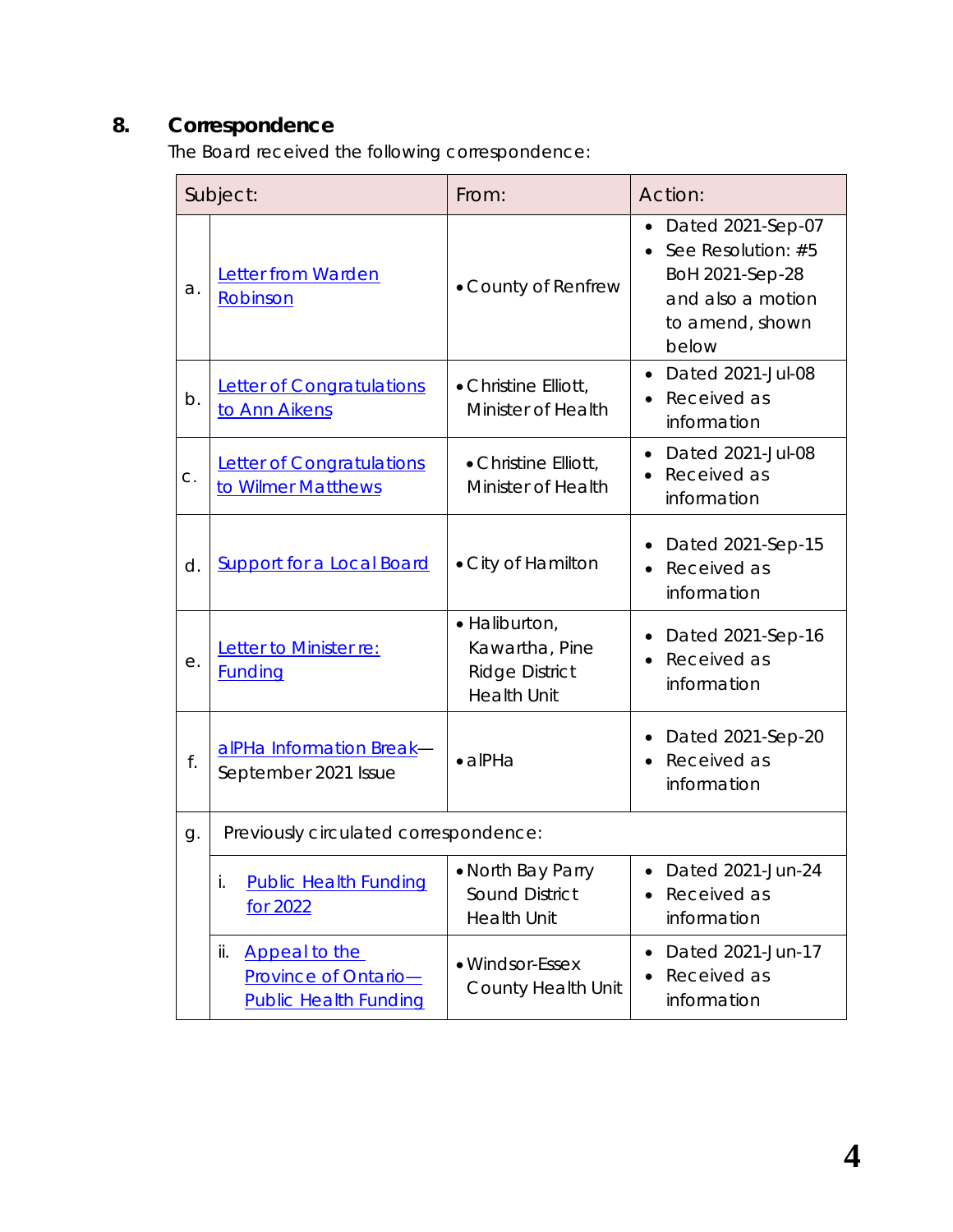| iii.<br>COVID-19<br><b>Recovery and Post</b><br><b>Pandemic Funding</b>                                   | • Southwestern<br><b>Public Health</b>                           | Dated 2021-Jul-20<br>$\bullet$<br>Received as<br>information |
|-----------------------------------------------------------------------------------------------------------|------------------------------------------------------------------|--------------------------------------------------------------|
| <b>Proceedings alPHa</b><br>İV.<br><b>Annual</b><br>Conference 2021                                       | $\bullet$ alPHa                                                  | Dated 2021-Jun-08<br>Received as<br>$\bullet$<br>information |
| alPHa's Information<br>V.<br>Break-July 2021                                                              | $\bullet$ alPHa                                                  | Sent 2021-Jul-21<br>$\bullet$<br>Received as<br>information  |
| vi. Unfunded Programs                                                                                     | • Peterborough<br><b>Public Health</b>                           | Dated 2021-Aug-06<br>$\bullet$<br>Received as<br>information |
| News Release-<br>Vii.<br>Government<br><b>Supporting Mental</b><br><b>Health For Farming</b><br>and Rural | • alPHa/Ministry of<br>Agriculture,<br>Food and Rural<br>Affairs | Dated 2021-Aug-12<br>Received as<br>$\bullet$<br>information |
| viii. Item HL29.1-<br>Response to COVID-<br>19                                                            | • City of Toronto                                                | Dated 2021-Aug-15<br>Received as<br>$\bullet$<br>information |
| <b>Letter to Employers</b><br>ix.<br>in the City of<br>Hamilton                                           | • City of Hamilton                                               | Dated 2021-Aug-30<br>$\bullet$<br>Received as<br>information |
| <b>Message from BoH</b><br>Х.<br><b>Chair Wess Garrod</b><br>to All Board of<br><b>Health Members</b>     | • alPHa Boards<br>of Health<br><b>Section Chair</b>              | Dated 2021-Aug-30<br>Received as<br>information              |
| xi.<br><b>Ontario Announces</b><br><b>Eight New Ontario</b><br><b>Health Teams</b>                        | • Ministry of Health                                             | Dated 2021-Sep-17<br>$\bullet$<br>Received as<br>information |

# **Resolution: # 5 BoH 2021-Sep-28**

Moved by J. Dumas; seconded by C. Watt; be it resolved that the Board direct the Chair to write a letter of response to the Warden that again respectfully remind the County of Renfrew that as an autonomous Board of Health we have the responsibility and authority under the *Health Promotion and Protection Act (HPPA)*  to manage our financial affairs,

And further that a meeting with all Obligated Municipalities be held early in 2022 to discuss strategies for communication with Province regarding stable and sustainable funding in the future.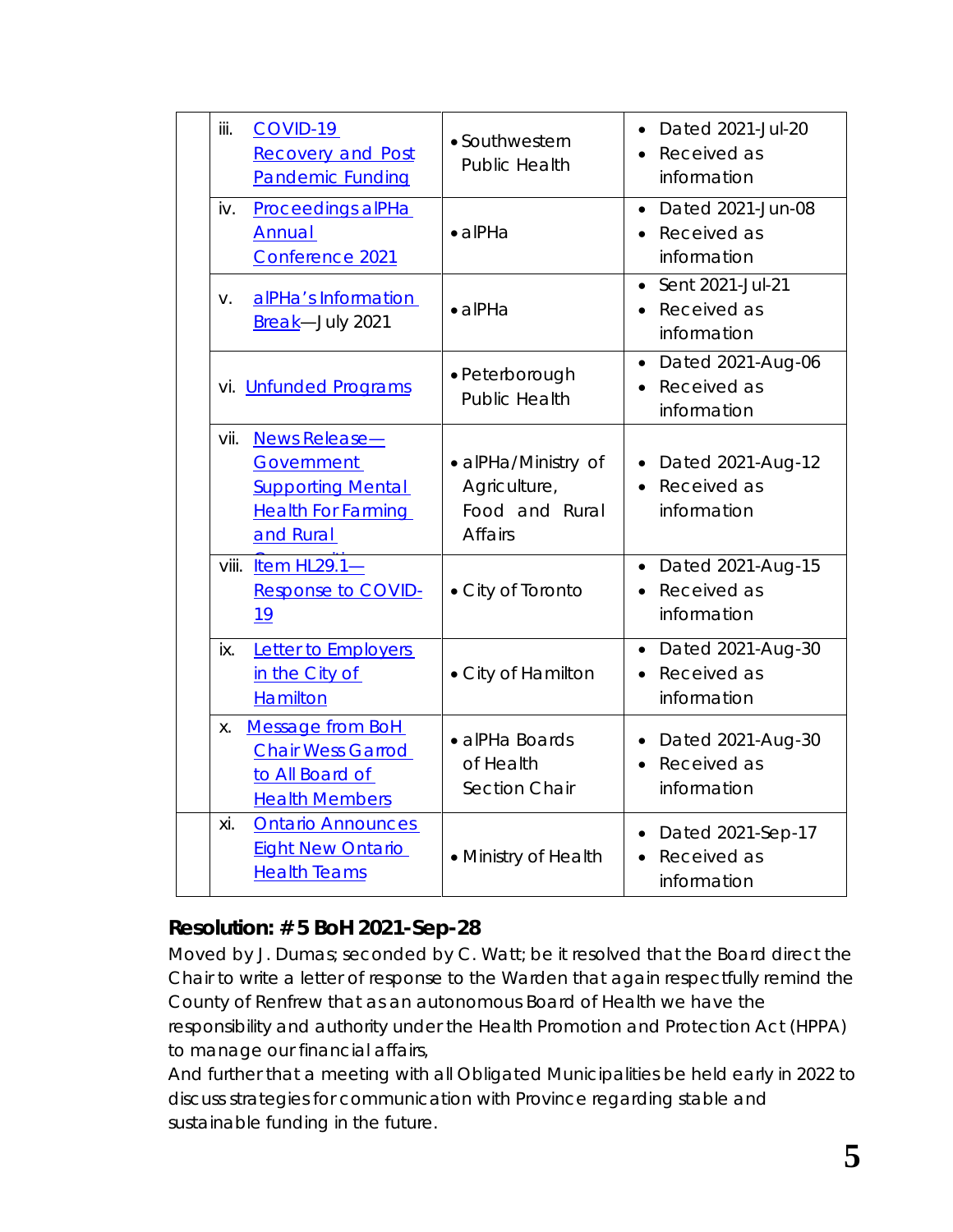M. Donohue requested an amendment to the motion.

# **Resolution: # 6 BoH 2021-Sep-28**

Moved by M. Donohue; seconded by P. Emon; be it resolved that Resolution #5 BoH 2021-Sep-28 be amended to ensure that the meeting with all Obligated Municipalities be held prior to the end of 2021.

| Yes | Name of Board Member  | <b>No</b> |
|-----|-----------------------|-----------|
|     | Aikens, Ann           |           |
|     | Donohue, Michael      |           |
|     | du Manoir, J. Michael |           |
|     | Dumas, Jane           |           |
|     | Emon, Peter           |           |
|     | Matthews, Wilmer      |           |
|     | Murphy, Jennifer      |           |
|     | Reavie, Christine     |           |
|     | Regier, Cathy         |           |
|     | Watt, Carolyn         |           |
| 4   | <b>Totals</b>         | 6         |
|     | Carried by:           |           |
|     | Lost by: 6 - 4        |           |

| <b>Recorded Vote</b> |  |
|----------------------|--|
|----------------------|--|

The Chair called for the vote on Resolution #5 2021-Sep-28.

| <b>Recorded Vote</b> |                       |           |
|----------------------|-----------------------|-----------|
| Yes                  | Name of Board Member  | <b>No</b> |
|                      | Aikens, Ann           |           |
|                      | Donohue, Michael      |           |
|                      | du Manoir, J. Michael |           |
|                      | Dumas, Jane           |           |
|                      | Emon, Peter           |           |
|                      | Matthews, Wilmer      |           |
|                      | Murphy, Jennifer      |           |
|                      | Reavie, Christine     |           |
|                      | Regier, Cathy         |           |
|                      | Watt, Carolyn         |           |
| 6                    | <b>Totals</b>         | 4         |
|                      | Carried by: 6 - 4     |           |
|                      | Lost by:              |           |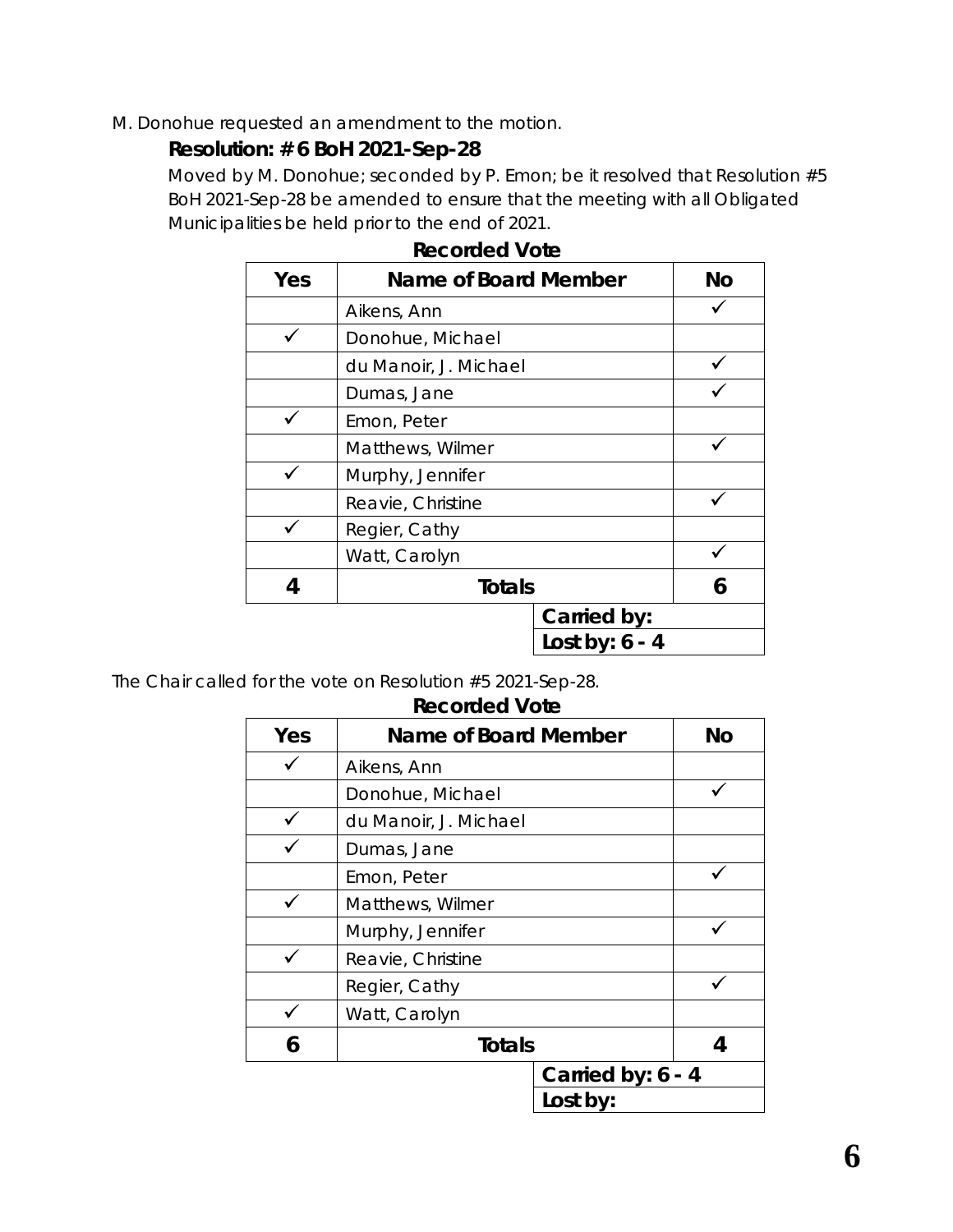# **9. Board Committee Reports**

There were no committee reports.

### **10. By-Laws**

There were no by-laws.

### **11. New Business**

a. Contract Extension for Dr. Robert Cushman The Board discussed extending Dr. Robert Cushman's existing contract as Acting Medical Officer of Health:

### **Resolution: # 7 BoH 2021-Sep-28**

Moved by J. Murphy; seconded by C. Regier; be it resolved that the Board extend the existing contract with Dr. Robert Cushman, appointing him as Acting Medial Officer of Health for Renfrew County and District Health Unit for one year, effective October 25, 2021.

Carried

b. MOH Delegated COVID-19 Hiring Authority Extension The Board discussed extending the delegated hiring authority date until 2021-Dec-31:

### **Resolution: # 8 BoH 2021-Sep-28**

Moved by M. Donohue; seconded by C. Watt; be it resolved that the delegated hiring authority date be extended from 2021-Sep-30 to 2021-Dec-31.

Carried

c. Pembroke Business Improvement Area (PBIA) Welcome Ceremony The Chair advised the Board that the Pembroke Business Improvement Area (PBIA) will welcome RCDHU to the downtown core on Thursday, October 14, 2021, and that A. Aikens will attend on behalf of the Board.

At 1:14 p.m. P. Emon vacated the meeting.

A Board Member requested clarification of provincial funding for the relocation project and was advised that it will be included in the final report.

### **12. Notice of Motion**

There was no notice of motion.